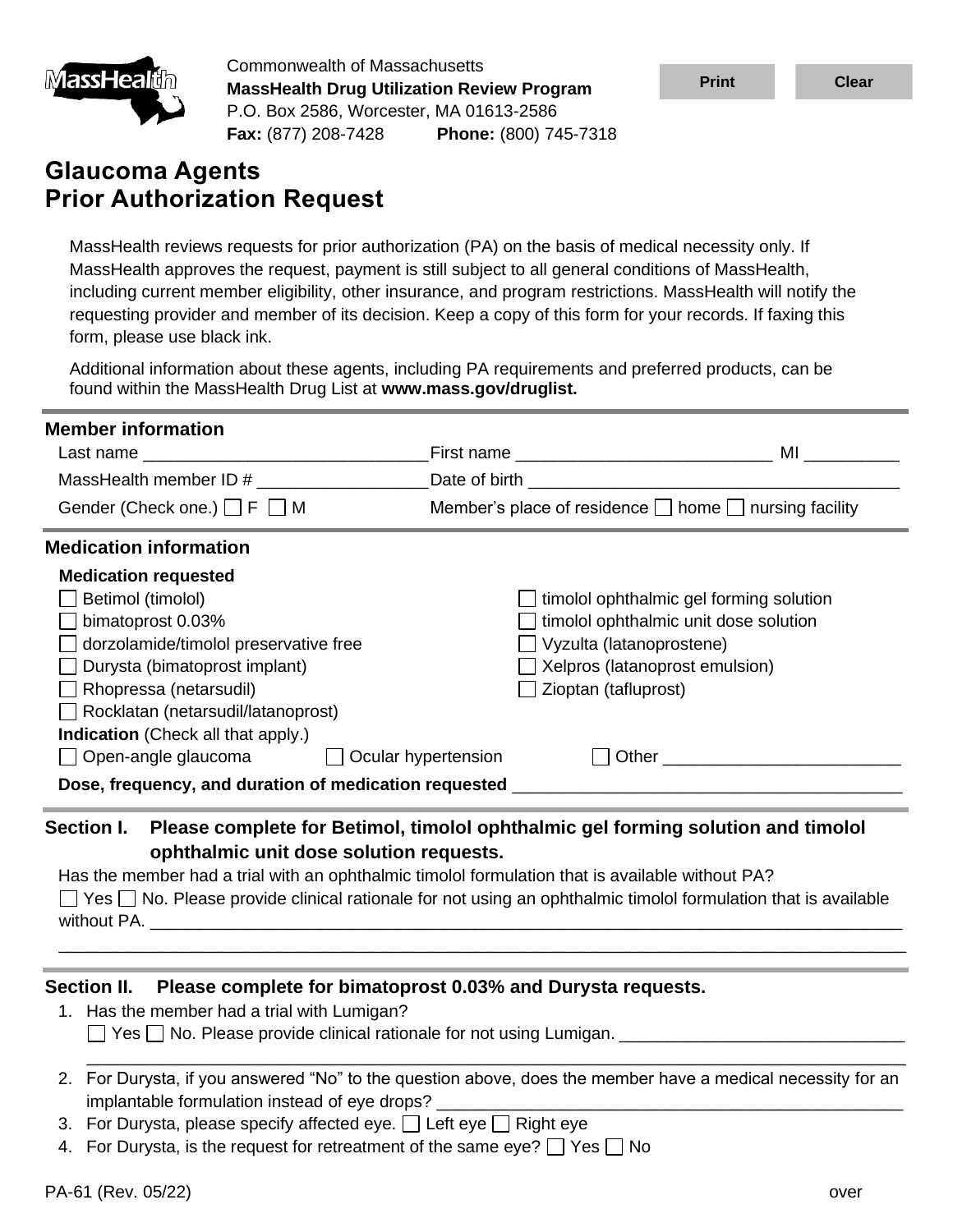#### **Section III. Please complete for dorzolamide/timolol preservative free and Xelpros requests.**

Has the member experienced sensitivity to benzalkonium chloride or any other preservatives used in ophthalmic preparations?

|                                           | $\Box$ Yes $\Box$ No. Please provide clinical rationale for the use of the requested formulation instead of the respective |  |
|-------------------------------------------|----------------------------------------------------------------------------------------------------------------------------|--|
| formulation that is available without PA. |                                                                                                                            |  |

\_\_\_\_\_\_\_\_\_\_\_\_\_\_\_\_\_\_\_\_\_\_\_\_\_\_\_\_\_\_\_\_\_\_\_\_\_\_\_\_\_\_\_\_\_\_\_\_\_\_\_\_\_\_\_\_\_\_\_\_\_\_\_\_\_\_\_\_\_\_\_\_\_\_\_\_\_\_\_\_\_\_\_\_\_\_\_\_\_

|    |          | Section IV. Please complete for Rhopressa and Rocklatan requests.                                                |           |
|----|----------|------------------------------------------------------------------------------------------------------------------|-----------|
| 1. |          | Has the member had a trial of combination therapy with a prostaglandin analog and an ophthalmic beta-            |           |
|    | blocker? |                                                                                                                  |           |
|    |          | Yes. Please list the drug names, dates/duration of use and outcomes below.*                                      |           |
|    |          | No. Please provide clinical rationale for not using combination therapy with a prostaglandin analog and          |           |
|    |          | an ophthalmic beta-blocker.                                                                                      |           |
|    |          | 2. Does the member have a contraindication to ophthalmic beta-blockers?                                          |           |
|    |          |                                                                                                                  | No        |
|    |          | If yes, has the member had a trial of combination therapy with a prostaglandin analog and either an              |           |
|    |          | ophthalmic alpha-2 adrenergic agonist, parasympathomimetic, or carbonic anhydrase inhibitor?                     |           |
|    |          | $\Box$ Yes. Please list the drug names, dates/duration of use and outcomes below.*                               | <b>No</b> |
| 3. |          | For Rhopressa, does the member have a contraindication to prostaglandin analogs?                                 |           |
|    |          | Yes. Please describe.                                                                                            | <b>No</b> |
|    |          | If yes, has the member had a trial of combination therapy with an ophthalmic beta-blocker and either an          |           |
|    |          | ophthalmic alpha-2 adrenergic agonist, parasympathomimetic, or carbonic anhydrase inhibitor?                     |           |
|    |          | Yes. Please list the drug names, dates/duration of use and outcomes below.*                                      | No        |
|    |          | Please provide details for the previous trials.                                                                  |           |
|    |          |                                                                                                                  |           |
|    |          | Briefly describe details of adverse reaction, inadequate response, or other.                                     |           |
|    |          | Drug _______________________Dates/duration ______________ [ ] Adverse reaction [ ] Inadequate response [ ] Other |           |
|    |          | Briefly describe details of adverse reaction, inadequate response, or other.                                     |           |
|    |          |                                                                                                                  |           |
|    |          |                                                                                                                  |           |

*\*Please attach a letter documenting additional trials as necessary.*

#### **Section V. Please complete for Vyzulta requests.**

Has the member had a trial of combination therapy with latanoprost solution and an ophthalmic beta-blocker? \_\_\_\_\_\_\_\_\_\_\_\_\_\_\_\_\_\_\_\_\_\_\_\_\_\_\_\_\_\_\_\_\_\_\_\_\_\_\_\_\_\_\_\_\_\_\_\_\_\_\_\_\_\_\_\_\_\_\_\_\_\_\_\_\_\_ an ophthalmic beta-blocker.  $\Box$  Yes  $\Box$  No. Please provide clinical rationale for not using combination therapy with latanoprost solution and

\_\_\_\_\_\_\_\_\_\_\_\_\_\_\_\_\_\_\_\_\_\_\_\_\_\_\_\_\_\_\_\_\_\_\_\_\_\_\_\_\_\_\_\_\_\_\_\_\_\_\_\_\_\_\_\_\_\_\_\_\_\_\_\_\_\_\_\_\_\_\_\_\_\_\_\_\_\_\_\_\_\_\_\_\_\_\_\_

\_\_\_\_\_\_\_\_\_\_\_\_\_\_\_\_\_\_\_\_\_\_\_\_\_\_\_\_\_\_\_\_\_\_\_\_\_\_\_\_\_\_\_\_\_\_\_\_\_\_\_\_\_\_\_\_\_\_\_\_\_\_\_\_\_\_\_\_\_\_\_\_\_\_\_\_\_\_\_\_\_\_\_\_\_\_

\_\_\_\_\_\_\_\_\_\_\_\_\_\_\_\_\_\_\_\_\_\_\_\_\_\_\_\_\_\_\_\_\_\_\_\_\_\_\_\_\_\_\_\_\_\_\_\_\_\_\_\_\_\_\_\_\_\_\_\_\_\_\_\_\_\_\_\_\_\_\_\_\_\_\_\_\_\_\_\_\_\_\_\_\_\_

### **Section VI. Please complete for Zioptan requests.**

- 1. Has the member had a trial with latanoprost solution? □ Yes □ No. Please provide clinical rationale for not using latanoprost solution. \_\_\_\_\_\_\_\_\_\_\_\_\_\_\_\_\_\_\_\_\_\_\_\_\_\_\_\_\_
- 2. Has the member had a trial with Xelpros? Yes No. Please provide clinical rationale for not using Xelpros. \_\_\_\_\_\_\_\_\_\_\_\_\_\_\_\_\_\_\_\_\_\_\_\_\_\_\_\_\_\_\_